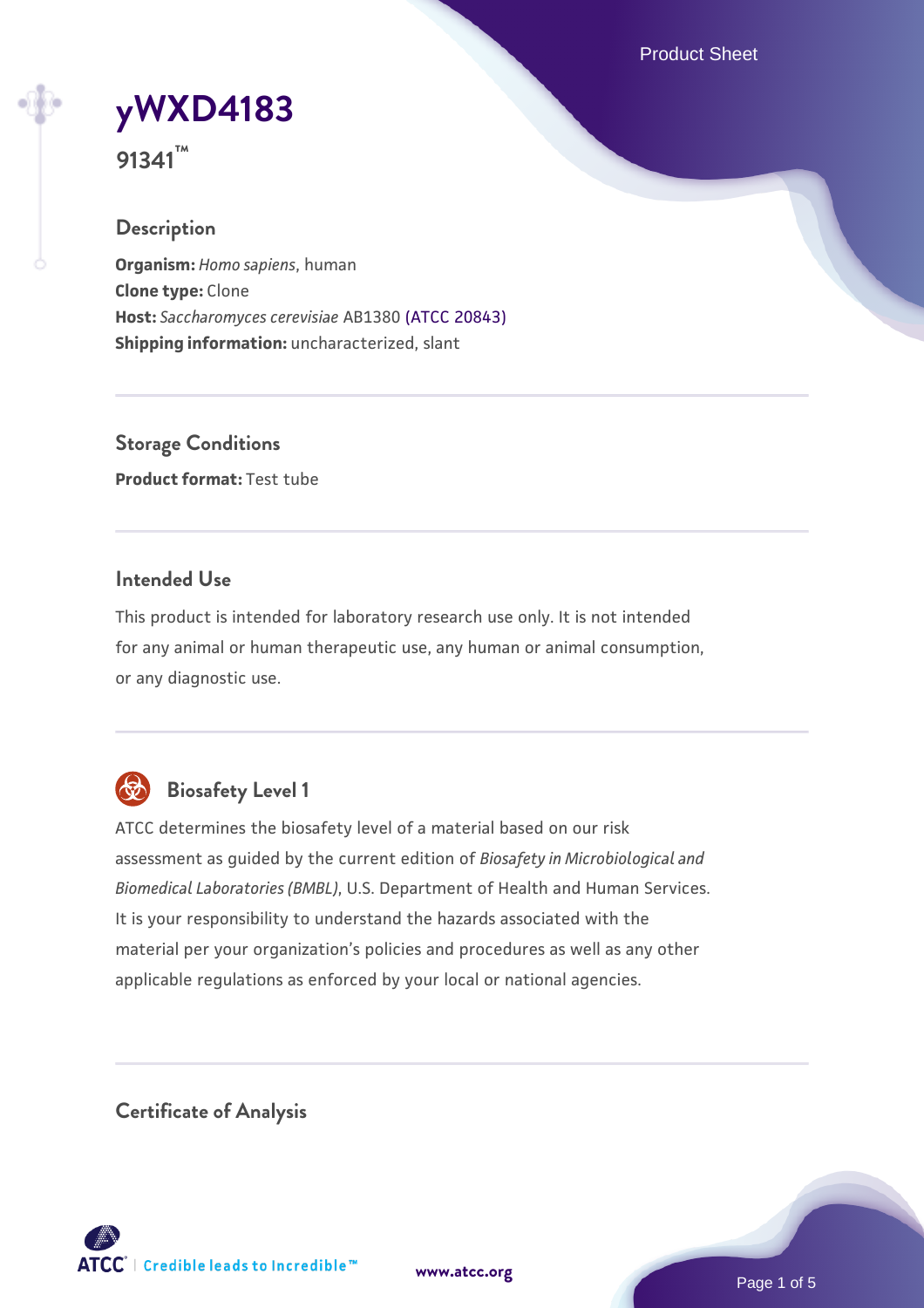## **[yWXD4183](https://www.atcc.org/products/91341)** Product Sheet **91341**

For batch-specific test results, refer to the applicable certificate of analysis that can be found at www.atcc.org.

## **Insert Information**

**Type of DNA:** genomic **Genome:** Homo sapiens **Chromosome:** X X pter-q27.3 **Gene name:** DNA Segment, single copy **Gene product:** DNA Segment, single copy [DXS2678] **Gene symbol:** DXS2678 **Contains complete coding sequence:** Unknown **Insert end:** EcoRI

## **Vector Information**

**Construct size (kb):** 490.0 **Intact vector size:** 11.454 **Vector name:** pYAC4 **Type of vector:** YAC **Host range:** *Saccharomyces cerevisiae*; *Escherichia coli* **Vector information:** other: telomere, 3548-4235 other: telomere, 6012-6699 Cross references: DNA Seq. Acc.: U01086 **Cloning sites:** EcoRI **Markers:** SUP4; HIS3; ampR; URA3; TRP1 **Replicon:** pMB1, 7186-7186; ARS1, 9632-10376

# **Growth Conditions**

**Medium:** 



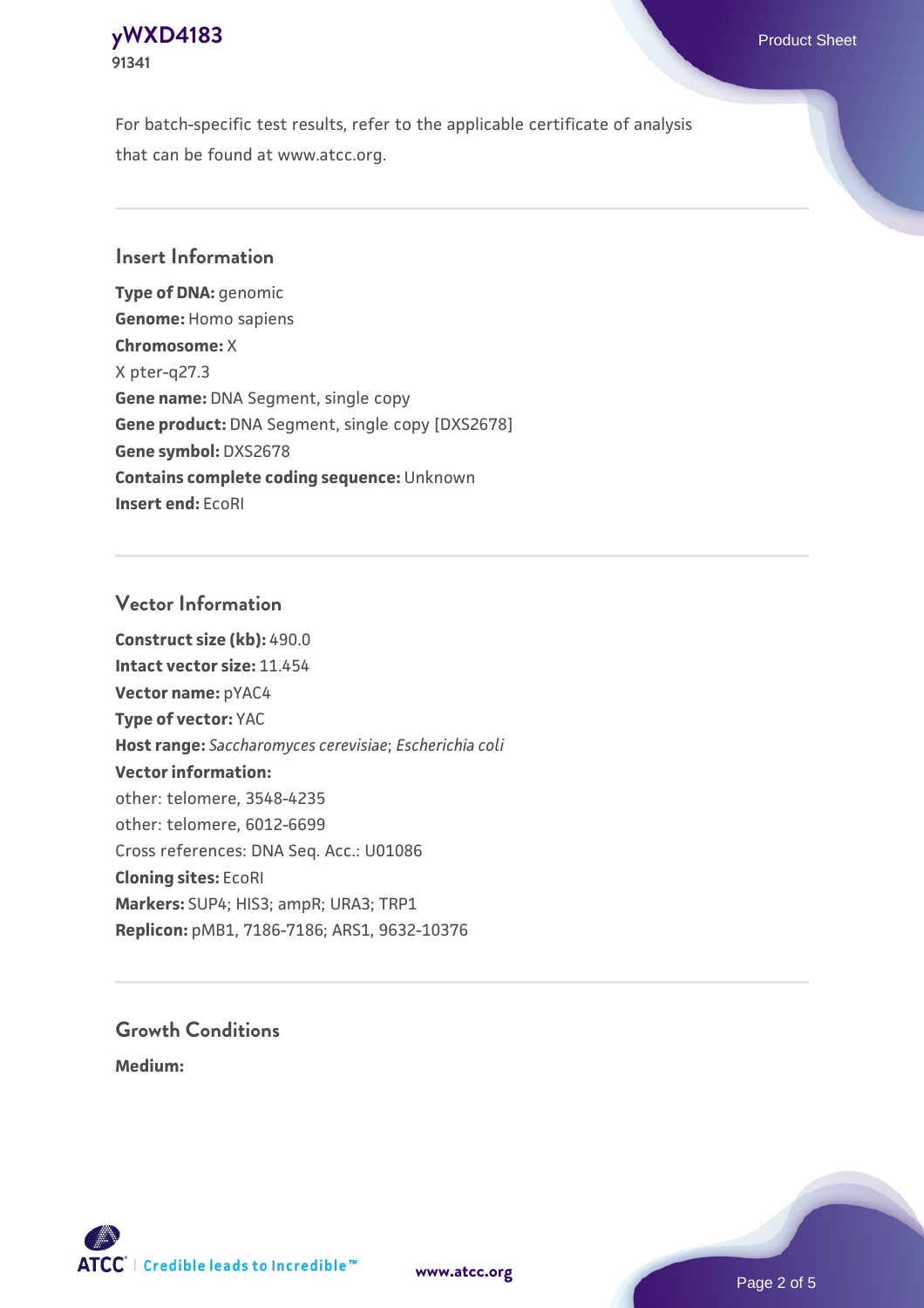#### **[yWXD4183](https://www.atcc.org/products/91341)** Product Sheet **91341**

[ATCC Medium 1245: YEPD](https://www.atcc.org/-/media/product-assets/documents/microbial-media-formulations/1/2/4/5/atcc-medium-1245.pdf?rev=705ca55d1b6f490a808a965d5c072196) **Temperature:** 30°C

#### **Notes**

More information may be available from ATCC (http://www.atcc.org or 703- 365-2620).

# **Material Citation**

If use of this material results in a scientific publication, please cite the material in the following manner: yWXD4183 (ATCC 91341)

# **References**

References and other information relating to this material are available at www.atcc.org.

# **Warranty**

The product is provided 'AS IS' and the viability of ATCC® products is warranted for 30 days from the date of shipment, provided that the customer has stored and handled the product according to the information included on the product information sheet, website, and Certificate of Analysis. For living cultures, ATCC lists the media formulation and reagents that have been found to be effective for the product. While other unspecified media and reagents may also produce satisfactory results, a change in the ATCC and/or depositor-recommended protocols may affect the recovery, growth, and/or function of the product. If an alternative medium formulation or reagent is used, the ATCC warranty for viability is no longer



**[www.atcc.org](http://www.atcc.org)**

Page 3 of 5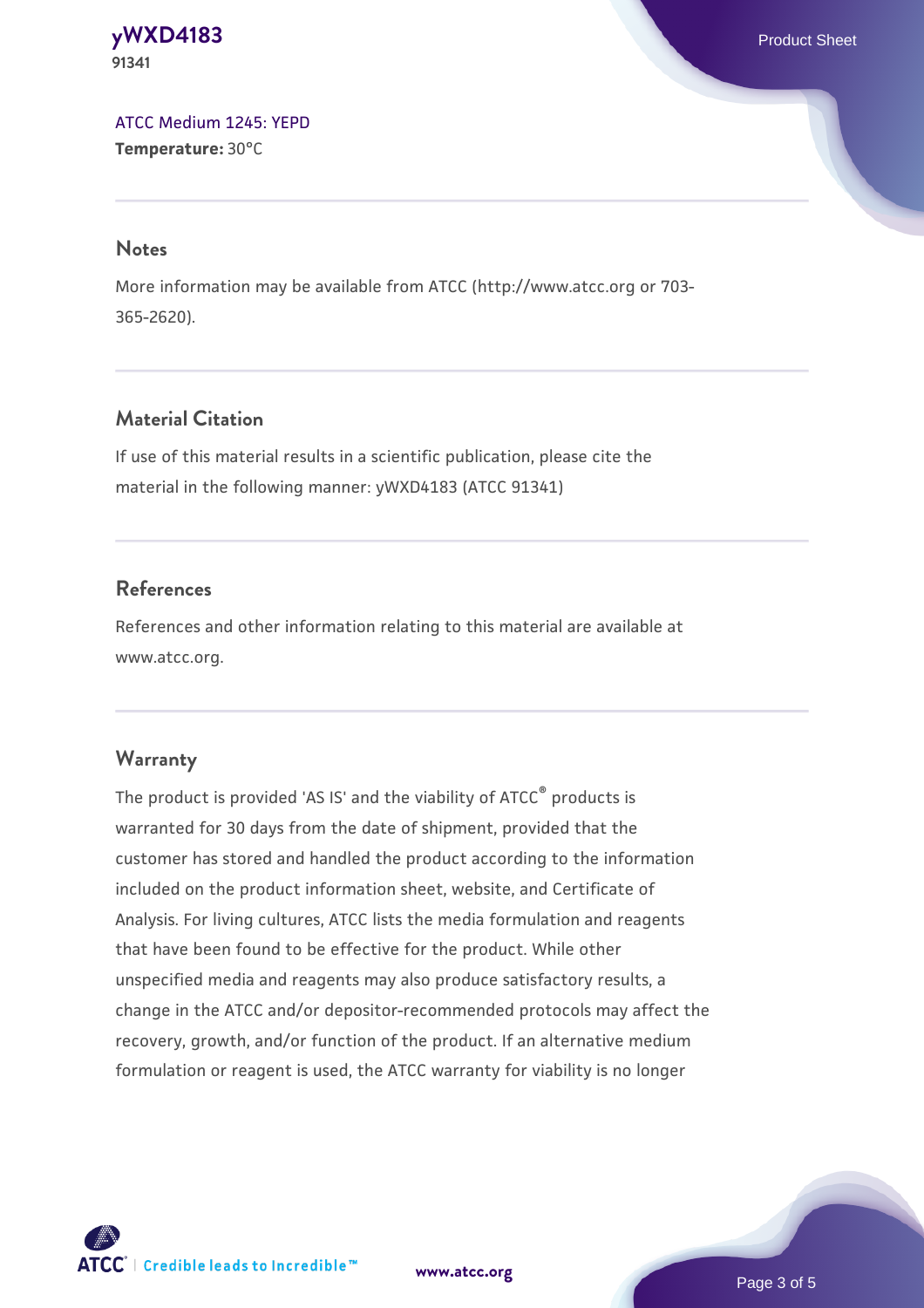**[yWXD4183](https://www.atcc.org/products/91341)** Product Sheet **91341**

valid. Except as expressly set forth herein, no other warranties of any kind are provided, express or implied, including, but not limited to, any implied warranties of merchantability, fitness for a particular purpose, manufacture according to cGMP standards, typicality, safety, accuracy, and/or noninfringement.

#### **Disclaimers**

This product is intended for laboratory research use only. It is not intended for any animal or human therapeutic use, any human or animal consumption, or any diagnostic use. Any proposed commercial use is prohibited without a license from ATCC.

While ATCC uses reasonable efforts to include accurate and up-to-date information on this product sheet, ATCC makes no warranties or representations as to its accuracy. Citations from scientific literature and patents are provided for informational purposes only. ATCC does not warrant that such information has been confirmed to be accurate or complete and the customer bears the sole responsibility of confirming the accuracy and completeness of any such information.

This product is sent on the condition that the customer is responsible for and assumes all risk and responsibility in connection with the receipt, handling, storage, disposal, and use of the ATCC product including without limitation taking all appropriate safety and handling precautions to minimize health or environmental risk. As a condition of receiving the material, the customer agrees that any activity undertaken with the ATCC product and any progeny or modifications will be conducted in compliance with all applicable laws, regulations, and guidelines. This product is provided 'AS IS' with no representations or warranties whatsoever except as expressly set forth herein and in no event shall ATCC, its parents, subsidiaries, directors, officers, agents, employees, assigns, successors, and affiliates be liable for indirect, special, incidental, or consequential damages of any kind in connection with or arising out of the customer's use of the product. While reasonable effort is made to ensure authenticity and reliability of materials on deposit, ATCC is not liable for damages arising from the misidentification or



**[www.atcc.org](http://www.atcc.org)**

Page 4 of 5